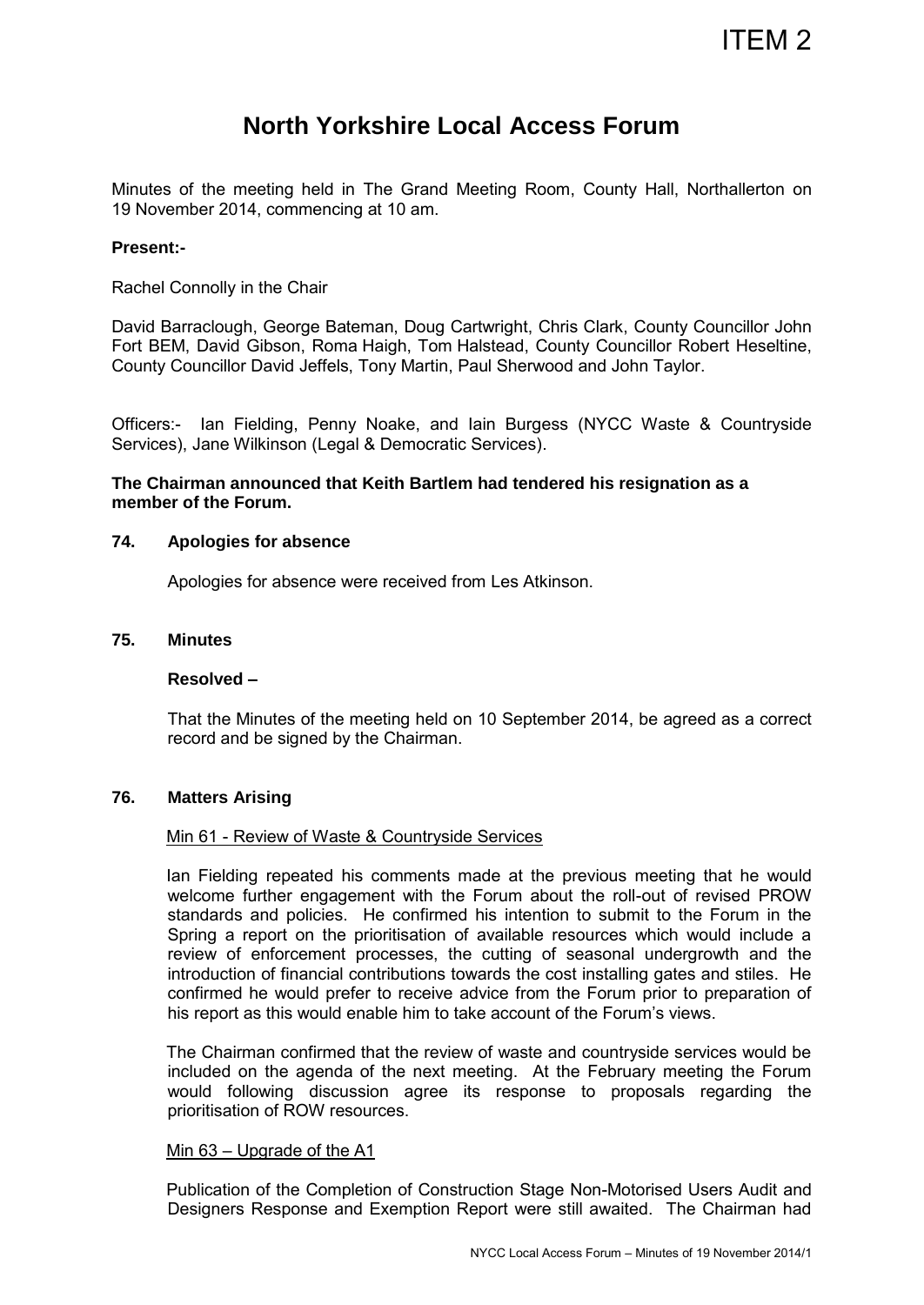written to the County Council's Highways Directorate (copy of letter available upon request) regarding surface type of a bridleway agreed at a Public Inquiry in 2006.

#### Min No 65 – Definitive Map Applications

As a consequence of budgets cuts it was confirmed that a more rigorous approach to processing Definitive Map Applications would be adopted by the County Council. Applicants were now expected to contact objectors with a view to agreeing a resolution. It was hoped that as a result, applications would be processed quicker and any frivolous objections dismissed at an initial stage. Assurances were given that if agreement could not be reached between the parties and the route in question was of benefit to the public the County Council would intervene.

# **77. Public Questions or Statements**

There were no questions or statements from members of the public.

# **78. Sub-Group Roundup**

# Meeting with David Bowe – NYCC Corporate Director –Business & Environmental **Services**

 The Chairman confirmed that as agreed at the previous meeting she had met with David Bowe to discuss various highway matters and how the Forum engaged with the highway directorate. Prior to the meeting she had forwarded to him a list of the matters she intended to raise with him. Following their meeting and after circulation of the agenda papers she had received a written response from David Bowe. The Chairman read out his response which said that in 2012 Barrie Mason had attended a meeting of the Forum at which parameters for dealing with highway matters had been agreed. The Chairman commented that the problem was that it had never been implemented.

The Chairman contended that the remit of the Forum included some aspects of highway matters and she proposed that as a means of making progress the Forum should seek another meeting with the highway officers directly responsible for sustainable transport to discuss amongst other things outstanding issues pertaining to the A1.

Some Members of the Forum did not feel able to support this course of action as they were unclear about what had occurred at the meeting with David Bowe. Members were also uneasy at the suggestion that a sub-group of Members could between meetings send a formal response to consultations on behalf of the Forum. The Chairman said she had spoken to Natural England who had confirmed that Forums were not required to endorse consultation responses at a formal meeting prior to them being sent provided members had been circulated and a consensus gained. Natural England recognised that meeting dates did not always coincide with consultation deadlines and that it was therefore acceptable for Forums to endorse consultation responses at a subsequent meeting.

It was agreed that that in future written notes of sub-group meetings would be included in agenda papers.

It was noted that the Forum had not responded to the DfT Cycling Delivery Plan' consultation and the Chairman agreed to write to DfT to register the Forum's interest in responding to future related consultations.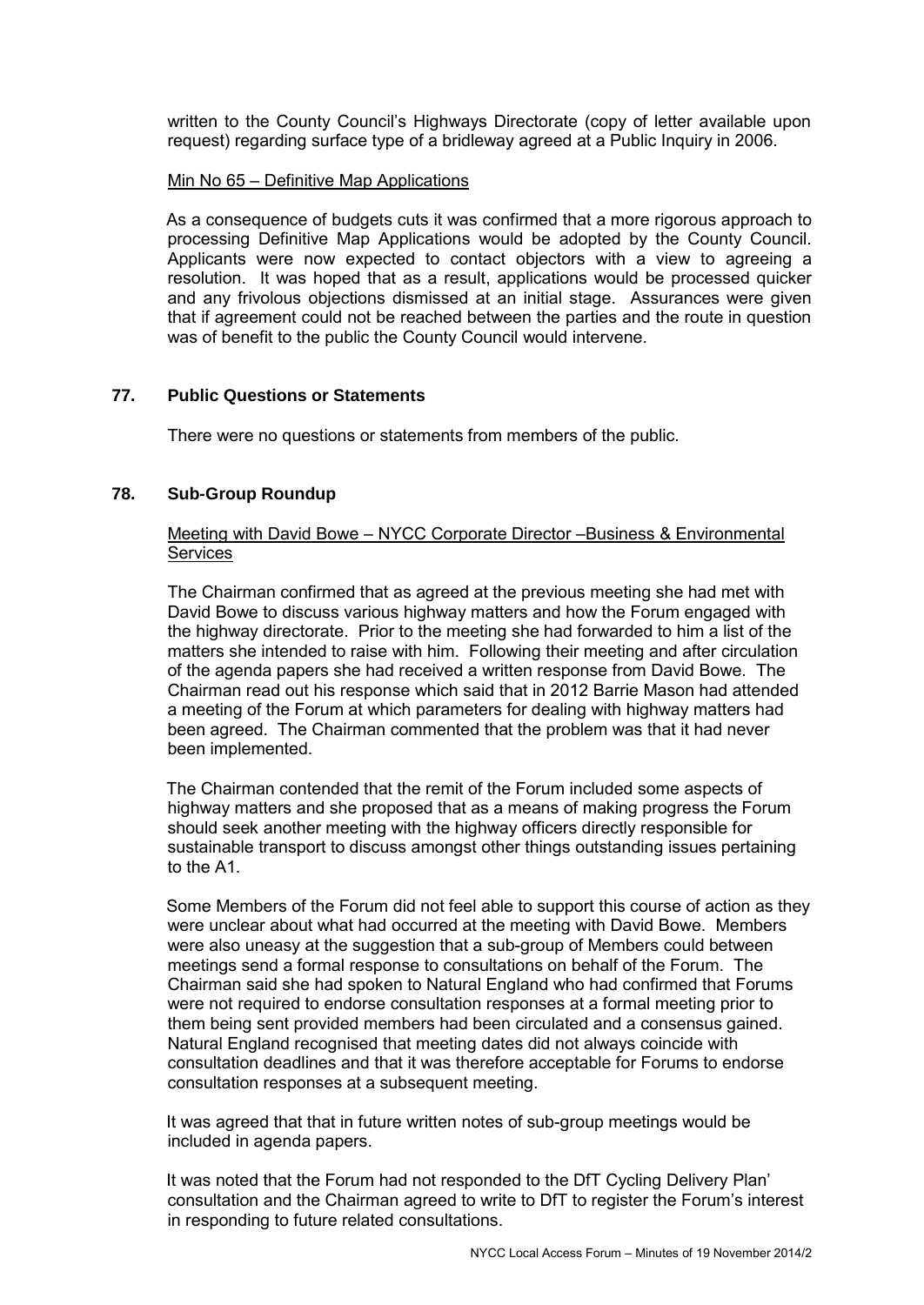# Meeting with Penny Noake & Iain Burgess to discuss NYCC ROW Priorities

The outcome of a meeting between a sub-group of Members and PROW staff was reported. The discussion centred on how to prioritise statutory requirements against the resources that were available.

The Chairman said that the Forum should endorse whatever approach the County Council chose to adopt as Officers were best placed to make the right decisions. It was she said unrealistic to expect the entire network to be kept viable and supported a pragmatic approach namely focussing on priorities identified in the Rights of Way Improvement Plan. She suggested that the Forum should write to the County Council and express concerns about its ability to maintain a functional service in the light of proposed budget cuts and staffing levels.

In his capacity as Chairman of the Transport Overview & Scrutiny Committee, County Councillor David Jeffels said he intended raise the matter at its next meeting as he was keen to explore health and well-being opportunities with partners such as clinical commissioning groups.

Some Members favoured adopting a more proactive approach and were keen to work with Officers and be involved in the decision making process. l

The Forum noted that 80% of the people who used rights of way in North Yorkshire used only 20% of the network and that budget cuts meant that consequently decisions would have to be made about which routes to maintain. The likelihood of legal action would be a factor when making these decisions.

In response to questions assurances were given that the County Council would continue to deliver its statutory duties in line with minimum standards. Those routes that were well-used would be maintained at a higher level. It was stressed however that it would no longer be possible for the whole of the network to be maintained at above minimum standard level. It was confirmed that County Council budgets had been reduced in line with maintaining a minimum standard. Health and well-being was the one area where additional money was available and the County Council was in the process of submitting bids for funding.

In response to questions, the Forum was advised that upkeep of the Definitive Map was a statutory duty and that North Yorkshire had a significant backlog of applications waiting to be processed, but that there were no statutory timescales set for the completion of the investigation of DMMO applications.

A debate followed during which Members commented that based on what they had heard that day it was unlikely that additional resources would be forthcoming. Members were not in favour of resources being diverted into PROW from other services such as education and social care and therefore were supportive in principle of the PROW network being maintained at a minimum standard.

The Chairman agreed to circulate to LAF members notes of the sub-group meeting with PROW staff.

#### **79. Public Rights of Way Maintenance Update**

Considered -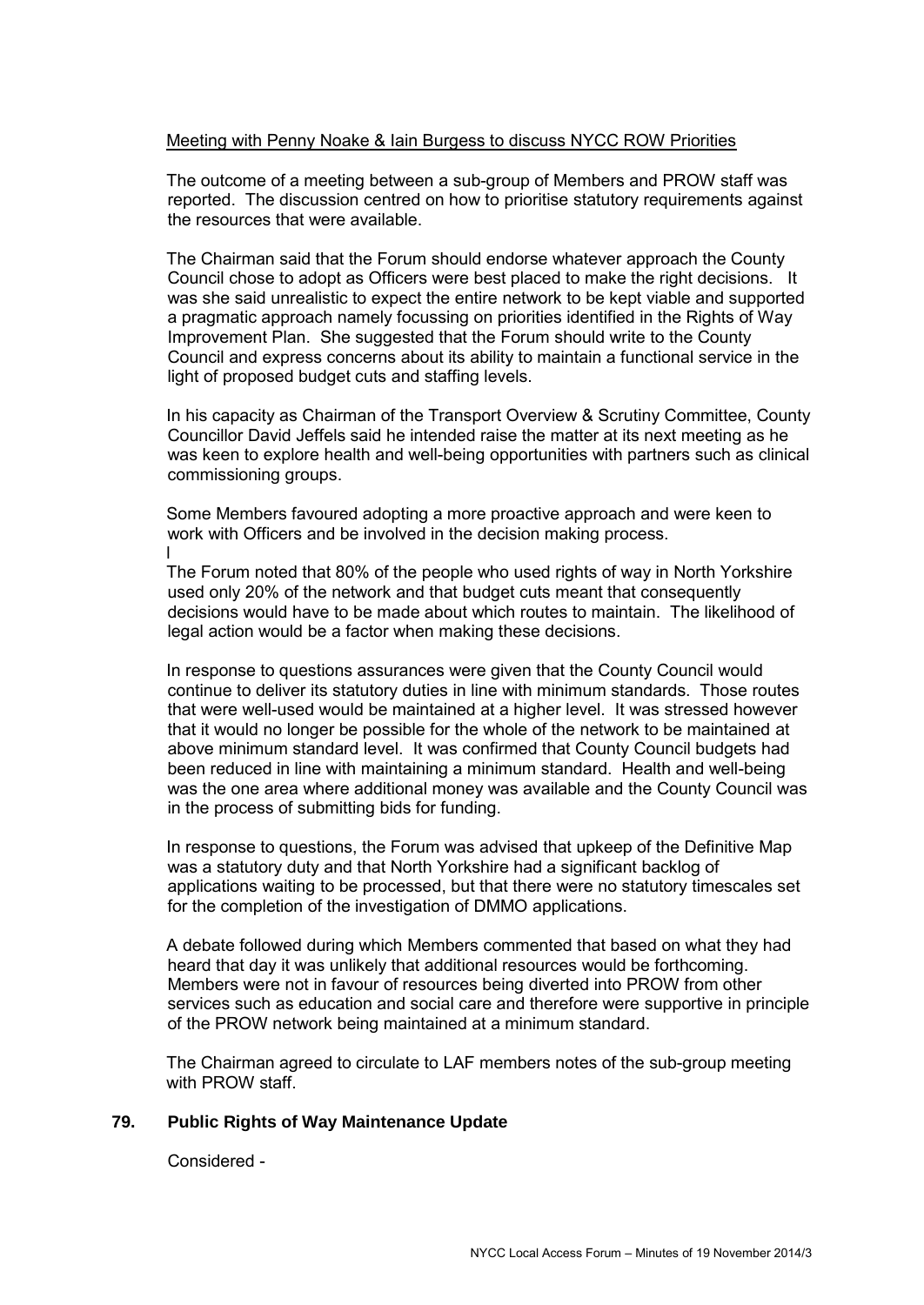The report of Iain Burgess, NYCC Senior Ranger detailing maintenance activities undertaken on the public rights of way network in North Yorkshire during the period 1 April 2013 to 31 March 2014.

A slideshow of photographs of completed projects that included countryside management works, community projects and volunteer activity was shown at the meeting.

Members noted that the number of issues logged was increasing at a faster rate than the number of issues resolved. Overall performance had improved but the rate of newly reported issues had increased by 30%, this was attributed to the Ramblers survey of Rydale ROW which had produced a large number of new complaints.

 A Member enquired if work to apportion UURs to either Highways or Countryside Services dependent upon their surface type had commenced as discussed at local liaison meetings. The Forum was advised that the initiative would initially be piloted in the Kirby Misperton area and that a number of issues were still being worked through. Members requested an update report be added to the Forum's May work programme.

 A Member referred to the June 2014 meeting of the Forum at which Doug Huzzard had read out the response of DEFRA to a question posed by the County Council namely that all rights of way not recorded on the Definitive Map but included on the List of Streets would be immune from the 2026 cut-off date as they were 'highways of any other description'.

At that meeting the Forum had been advised that DEFRA did not support this view. The advice of DEFRA was that footpath, bridleway and restricted by-way rights would all be lost unless protected by registration on the definitive map and statement prior to the 2026 cut-off date.

Iain Burgess maintained that rights of way not recorded on the Definitive Map but included on the List of Streets would be immune from the 2026 cut-off date. John Taylor expressed concern that the approach of the County Council was at odds with that of other local authorities.

Penny Noake accepted that some routes were at risk but that this would not become an issue until registration came into force. She invited Forum members to provide her with the details of any such routes they were aware of.

John Taylor said that if the DEFRA view prevailed, the County Council would be unable to carry out in the time available, the enormous volume of work needed to protect existing rights. This view was not supported by Iain Burgess.

A Member enquired if the new Highways Asset Management Database 'Symology' currently being trialled was suitable for ROW given that it was not specifically designed for this purpose. The Forum was advised that Symology enabled staff to use mobile devices when on site to upload data which was a big improvement. As Symology's biggest customer the County Council was hopeful that the database could be customised to meet its specific needs. Members requested a report on Symology at the February meeting.

Members were disappointed that the report made no reference to changes that had been introduced regarding the deployment of volunteers and the role of volunteer coordinators. Officers apologised for the oversight and advised of a new initiative currently being trialled which if successful would be rolled out across the county. Members repeated comments expressed at previous meetings that the County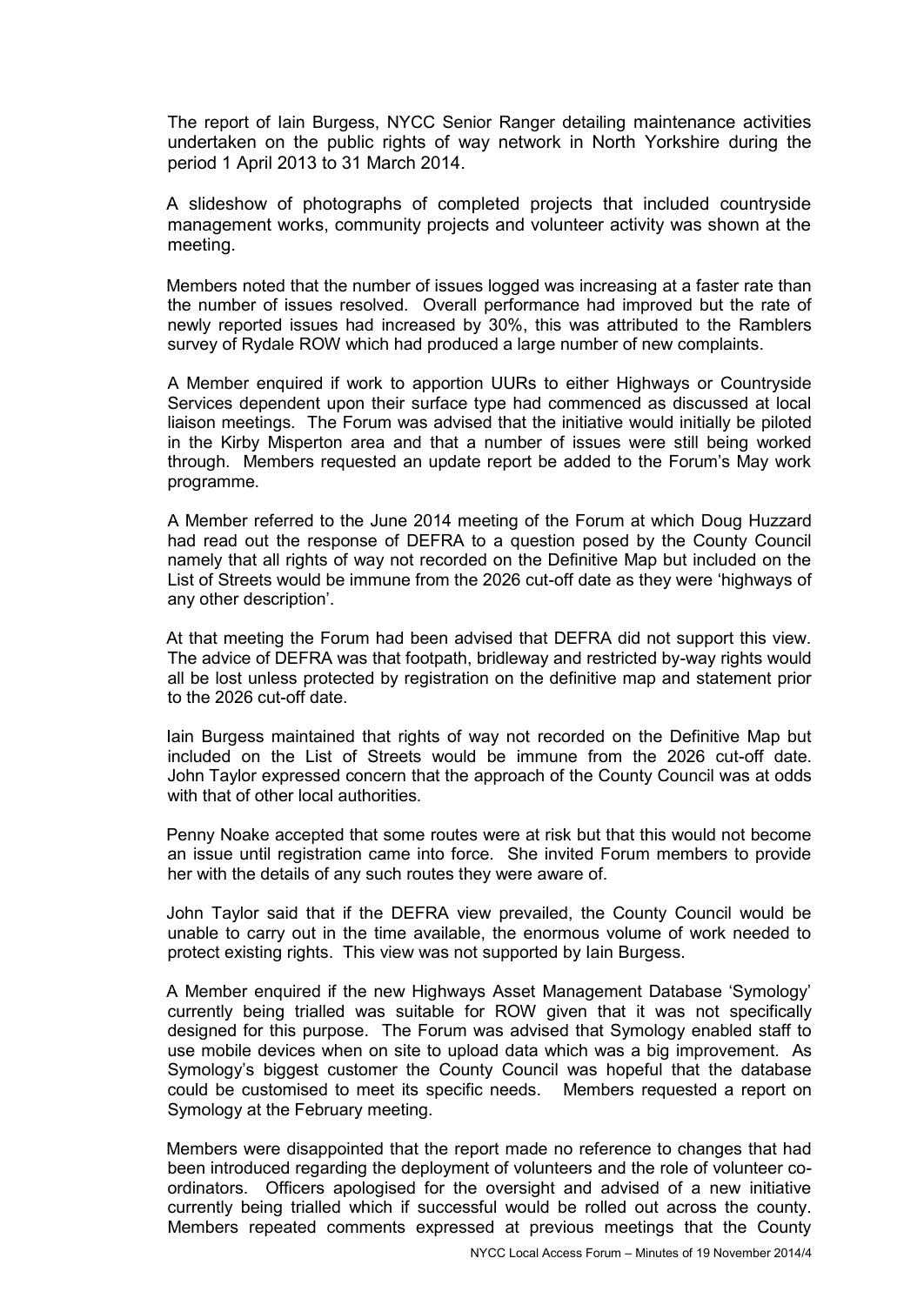Council did not maximise the use of volunteers and that this issue needed to be addressed immediately. It was agreed that a report on Volunteer Co-ordinators would be added to the work programme.

# **Resolved -**

(a) That the report and information provided at the meeting be noted.

## **80. First-Trans Pennine Express and Forestry Commission Green Grants**

 The Chairman reported orally that Members had been circulated outside of the meeting with information about the availability of Frist Trans Pennine Express and Forestry Commission Green Grants. Regrettably Members had been given very short notice of the deadline for submission of bids which had now passed.

Members said had they received more notice they would have put forward their suggestions for schemes to be included. If a similar opportunity arose in the future Members agreed that the Forum should participate.

#### **Noted**

## **81. Schools and Education Project**

 The Chairman reported orally that arising from the presentation given at the previous meeting, she had spoken to Adrian Clark NYCC Education Development Advisor. Adrian Clark was supportive of the Forum working with schools to explore access opportunities in their locality. Within North Yorkshire there was a mentored group of schools known as the 'Swaledale Alliance'. Adrian Clark had suggested that if the Forum produced a blueprint that was attractive to school head teachers within the Alliance it could be used by them as the basis of a project. The Chairman asked Members to email her with their further suggestions for a theme for the blueprint.

Some Members put forward as an alternative that the Forum should instead work with Steve Graham (NYCC outdoor education service) to produce a ROW module for use by children and young people visiting outdoor education centres.

The Chairman contended that concentration on ROW access as opposed to outdoor activities would have wider appeal. The 'blueprint' could for example cover the history and purpose of a route, flora and fauna and identification of legitimate users. Following debate the Forum agreed to proceed with both proposals in parallel.

The Chairman together with Roma Haigh, and Tony Martin agreed to meet with Steve Graham and report the outcome of their discussion to the next meeting.

#### **Resolved -**

 That a on the twin tracked approach to the Schools Education Project be referred to the next meeting.

#### **82. Lickber Lane, Melmerby, Richmondshire**

Joint oral report of NYCC Definitive Map Team Leader and NYCC Senior Ranger.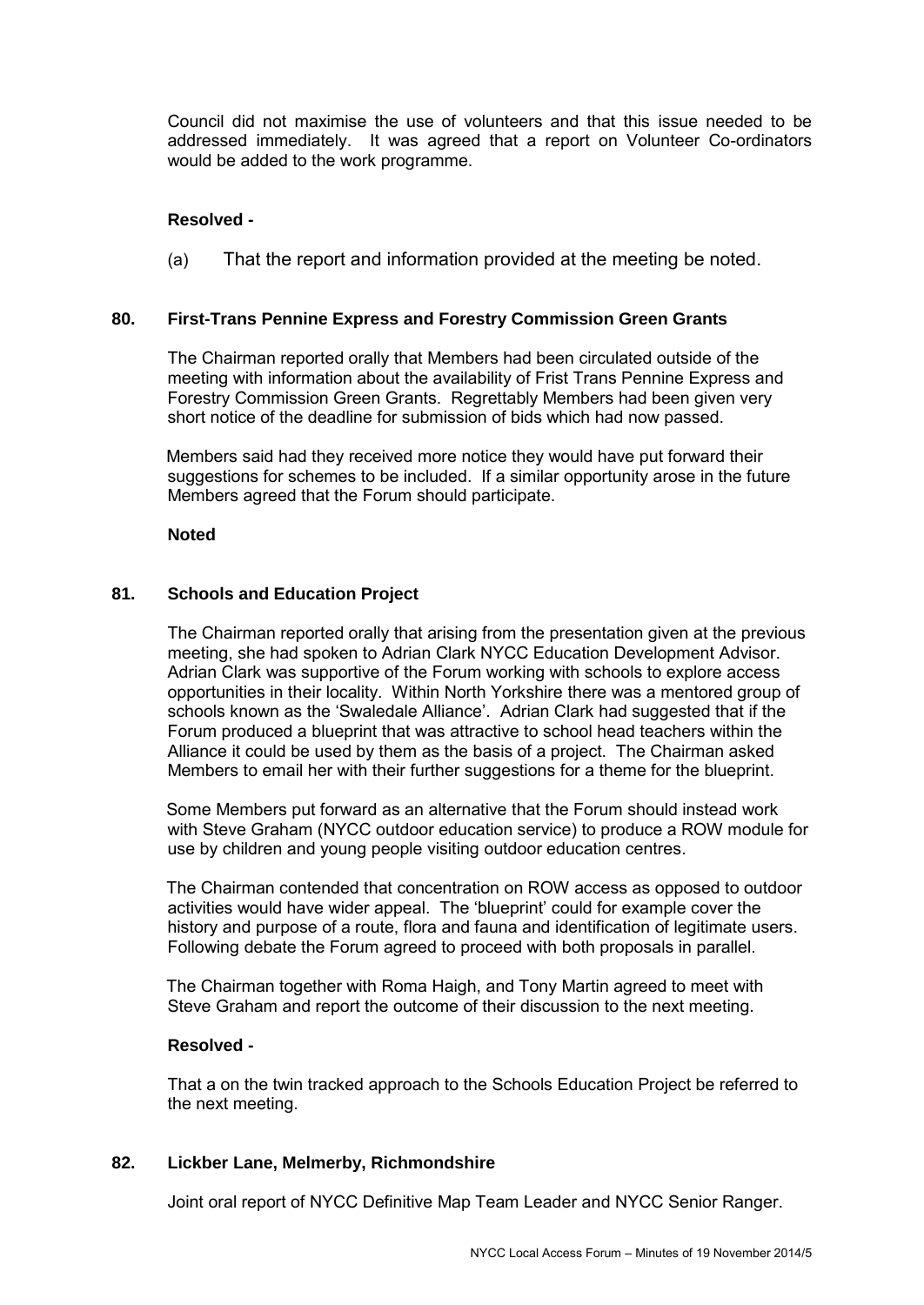The Forum was informed of the history to the on-going dispute.

Lickber Lane was a sunken unsurfaced, unclassified route that had been filled in by the landowner because it was water logged and impassable. The landowner had applied to the Yorkshire Dales National Park for retrospective planning consent which had been refused. The landowner had been instructed to reinstate the lane to its original condition which he had refused to do.

Penny Noake read out a statement from the County Council's highways section which said that the County Council had held a meeting with the relevant parties following which a briefing note had been prepared for senior managers. Highways hoped by the end of the year to have agreed a course of action.

Members debated what action the Forum should take. It was pointed out that as Lickber Lane was a UUR within the boundaries of the National Park, the matter fell outside the remit of the Forum and that it was not in a position to take any action.

The Chairman said the Forum had authority to give advice to the County Council as the appointing authority. Members agreed that the Chairman should write to NYCC Highways and invite them to take urgent action to remove the obstruction at Lickber Lane. David Gibson said the Yorkshire Dales Forum would support this resolution as they had been trying to get some action taken for a while.

# **Resolved -**

 That the Forum requests that the County Council to take urgent action to remove the obstruction at Lickber Lane.

# **83. Forward Work Programme**

#### Considered -

The report of the NYCC Definitive Map Team Leader setting out possible future agenda items. Members were requested to forward any requests they had for future agenda items to the Secretary.

Chris Clark updated the Forum on a meeting of the Yorkshire Wolds Way Partnership she had attended. She agreed to attend future meetings of the Partnership and to provide the Forum with regular updates.

The Chairman referred to a planning application at Killerby Sand & Gravel Quarry which if approved would result in a local access road being widened and used by lorries and non-motorised users. The Chairman said she would be concerned if this situation arose and would prefer to see a bridge for use by non-motorised users erected across the River Swale. Forum Members said without seeing the application in detail they felt unable to comment although they were in principle opposed on environmental grounds to increased numbers of vehicles passing through the adjacent village. The NYCC Senior Ranger stated that the County Council would not support installation of a bridge if the County Council then became responsible for its future maintenance. The Chairman said she intended to write to NYCC Planning regarding access arrangements and at the same time request that a bridge be installed.

It was agreed that the Chairman together with County Councillor John Fort would seek another meeting with NYCC Corporate Director David Bowe to discuss implementation of the parameters previously proposed.